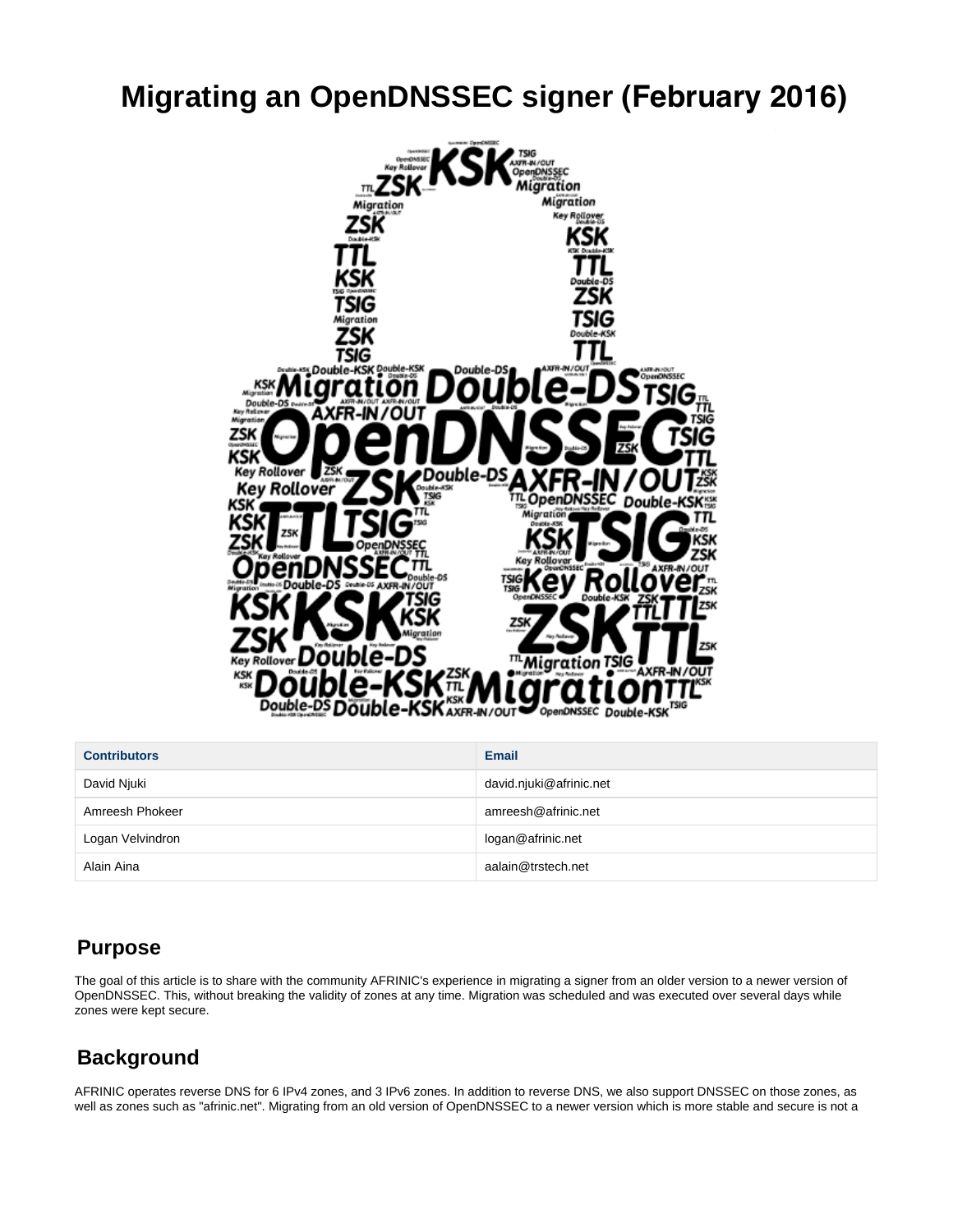straightforward task. There are different strategies that we can adopt to achieve the same result. In this document, we will discuss about different migration options and the choice that we made based on the risk factor each option has. It is important to understand, that the same context may not apply somewhere else.

## **Reasons for migration**

Previously, we were using an older version of OpenDNSSEC (v1.3), with sqlite as the backend and we had a few problems with it:

- We were experiencing scalability issues.
- We experienced large delays for signing of zones.
- The old signer was stuck into "flush mode" occasionally, leading to members to complain about time to propagate of their changes.
- Limited support for AXFR IN and OUT

### **Infrastructure setup**

Below is a simplified schema of the DNS provisioning system and servers at AFRINIC. The "Hidden Master" sends unsigned zones to the OpenDNSSEC signer, once signed, the zones are transferred to the "Public Master" which in turn notifies its pool of secondary DNS servers. The "OLD" signer is the current signer which we want to replace by the "NEW" signer.



## **Migration strategies**

There are different migration options that can help achieve the same result, however each of them has an element of risk that should be carefully handled. To help us choose an option we defined the following requirements as guiding principles:

- 1. DNSSEC validation of all AFRINIC zones should be maintained all the time
- 2. There should be minimum manual editing of signed zones
- 3. Migration should be done as quickly as possible
- 4. Interaction with parent zone should be kept to a mininum
- 5. Key sizes and algorithms will remain the same on both signers (no change in policy)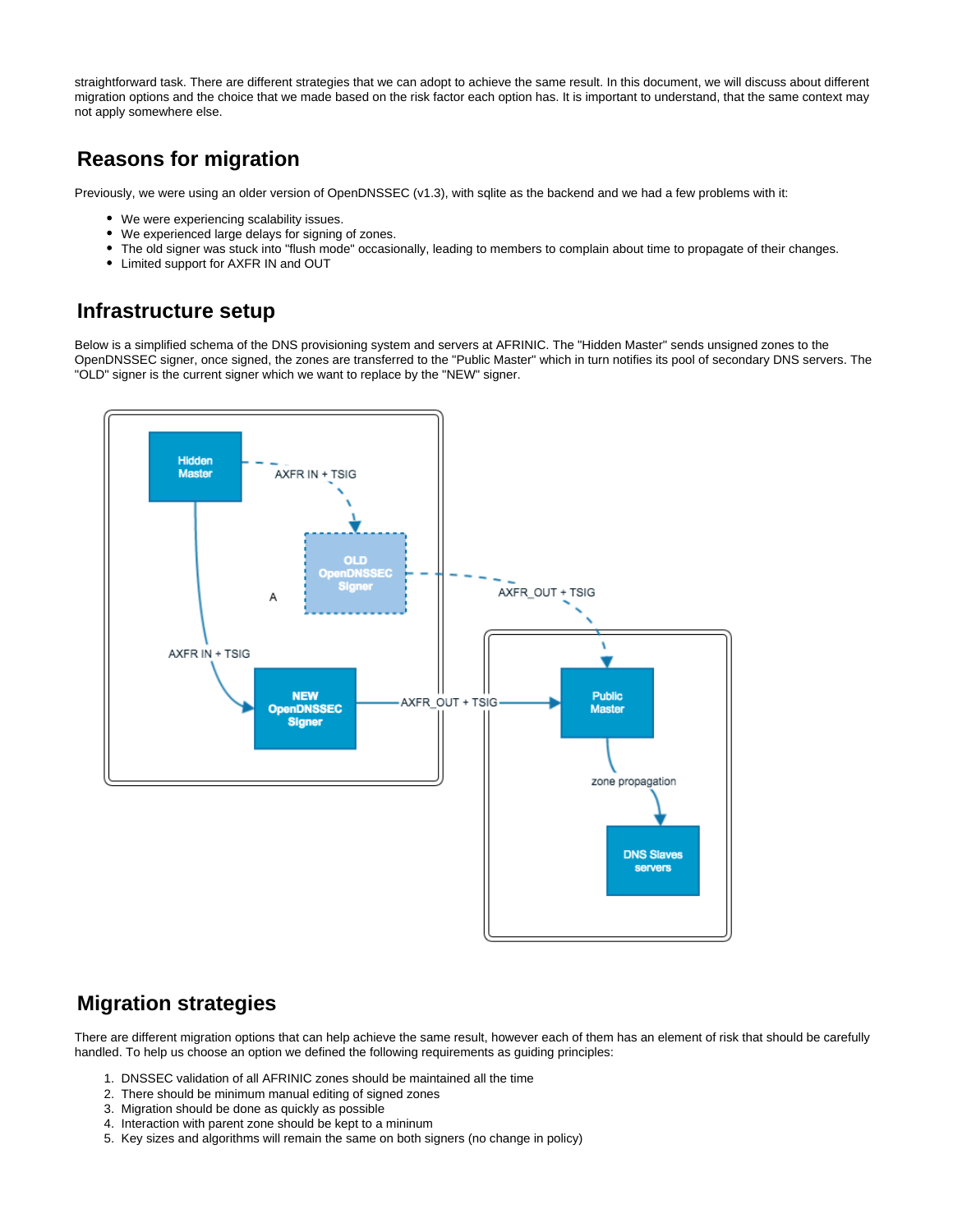### **Option 1: Keep the same keys**

- Export the keys (both ZSK and KSK) on OLD signer to make them available on NEW Signer. Keys can be exported using PKCS#11.
- Then the keys are imported on the NEW signer by specifying the proper key state (active or ready)

### **Option 2: Key rollover with a double KSK**

Consist of having a Double-KSK:

- 1. On OLD signer, introduce the NEW signer KSK and ZSK public key into the unsigned zone as DNSKEY RR
- 2. Wait for new KSK and ZSK public keys to get propagated
- 3. Add new DS record on parent zone
- 4. On NEW signer, re-sign all the zones
- 5. On NEW signer add old KSK and ZSK public keys "manually" on the newly unsigned zone as DNSKEY RR
- 6. On NEW signer, re-sign all the zones
- 7. Verify serial number, NEW > OLD, before proceeding
- 8. Do the system rollover, NEW signer is now publishing, OLD signer is stopped
- 9. Old KSK and ZSK public keys should be maintained until ready to be removed (based on TTL)
- 10. When signatures have expired and old KSK/ZSK not needed, old DS can be removed
- 11. Old DNSKEY RRs from OLD Signer can be removed after sufficient time
- 12. Re-sign

### **Option 3: New ZSK and KSK**

A third solution is to start fresh. Remove any DS records from the parent zone. Stop signing your zone when the DS records are removed from the DNS caches. It is safe to remove the public keys from your zone when the signatures are not present in any DNS caches. Then transfer the zone over to OpenDNSSEC. And let OpenDNSSEC start signing it again.

### **Option 4: Existing keys followed by Key rollover**

This will involve exporting the existing ZSK and KSK to the NEW signer HSM. Sign the zones and immediately proceed with a Key Roll over.

## **Risk analysis**

Criteria (in order of priority):

- Invalid window: will this migration option cause an invalidity period?
- Key manipulation: shall we manipulate the existing private keys e.g. export and transfer?
- Shortest rollover time: what is the ideal rollover time?
- Interactions with parent: number of times we need to interact with the parent zone?
- DNSSEC RRset size: how big is the DNSKEY RRset?

| <b>Criteria</b>                               | <b>Option 1</b><br><b>Export existing</b><br>keys | <b>Option 2</b><br>Key rollover with<br>double KSK | <b>Option 3</b><br><b>New Keys</b>         | <b>Option 4</b><br><b>Existing keys</b><br>followed by rollover |
|-----------------------------------------------|---------------------------------------------------|----------------------------------------------------|--------------------------------------------|-----------------------------------------------------------------|
| <b>Invalidity window</b>                      | NO.                                               | <b>NO</b>                                          | <b>YES</b>                                 | NO.                                                             |
| <b>Key manipulation</b>                       | <b>YES</b>                                        | <b>NO</b>                                          | <b>NO</b>                                  | <b>YES</b>                                                      |
| <b>Rollover time</b>                          | None                                              | Wait for old signatures to<br>expire               | Wait for caches<br>to pick up new<br>keys. | $\overline{\phantom{a}}$                                        |
| <b>Number of interactions</b><br>with parents | $\Omega$                                          | 2                                                  |                                            | $\overline{\phantom{a}}$                                        |
| <b>DNSKEY RRset size</b>                      | Same                                              | Double                                             | Same                                       | Same                                                            |
| <b>Exposure of private</b><br>keys            | <b>YES</b>                                        | NO: only public keys<br>exposed                    | <b>NO</b>                                  | <b>YES</b>                                                      |

## **Preferred option**

Option 2 has been selected for the following reasons: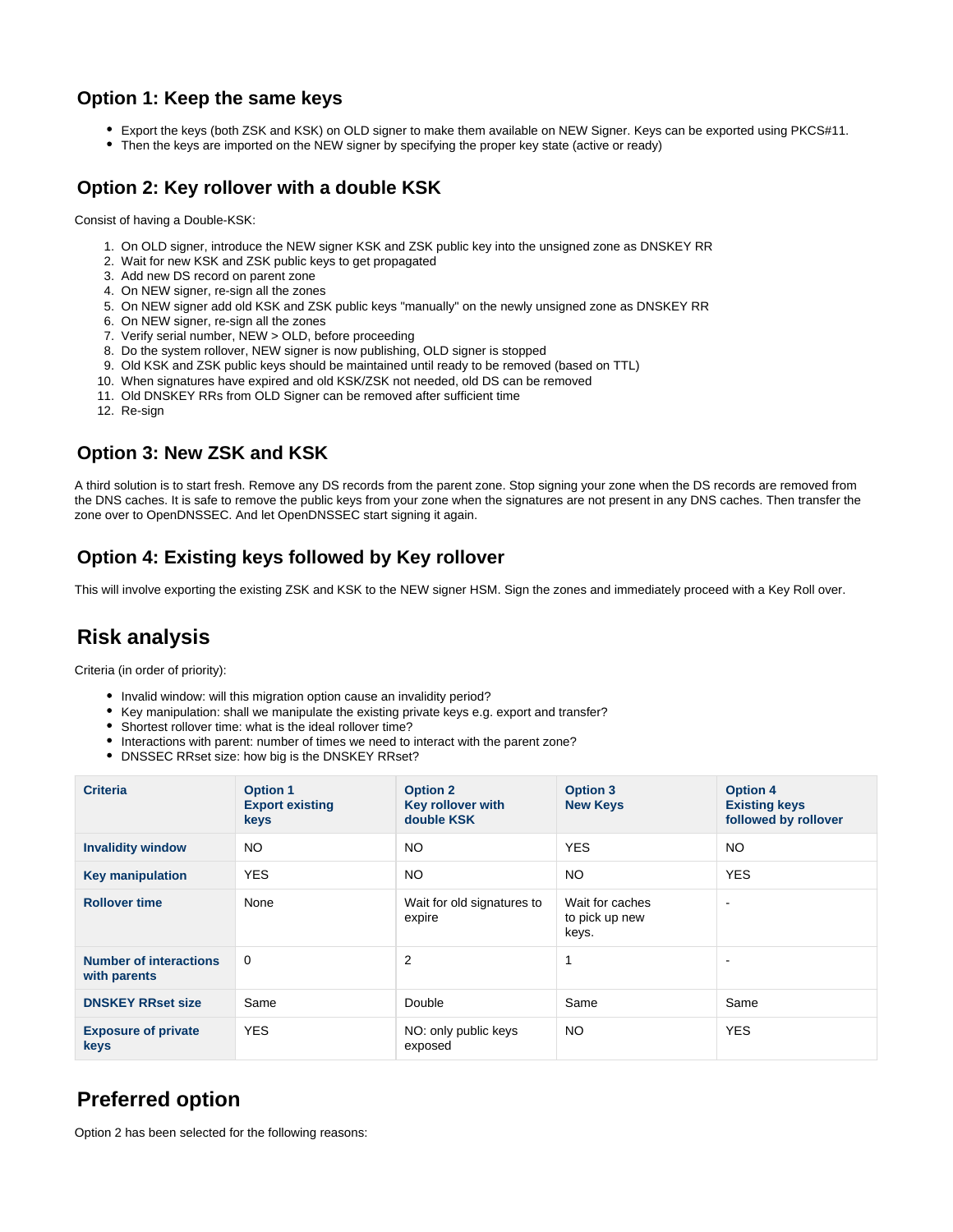- Zones will remain secure all the time  $\bullet$
- $\bullet$ No manipulation of private keys
- Private keys will not get exposed

## Execution of migration option no. 2 (Key rollover with double KSK)

#### **Important Assumptions** ⋒

**Before migrating the signer we have to make sure of the following:**

- $\bullet$ **There is no ZSK/KSK rollover in progress in the OLD signer to prevent situation of having multiple DNSKEY RR**
- **The validity of the signatures is much longer that the TTL of the zone (2 or 3 times bigger)**
- **OLD and NEW signers are not name authoritative DNS servers but are hidden primaries.**
- **Both the OLD and NEW signers are being provisioned the same way (with the same zones)**
- **The parent zone in-addr.arpa and ip6.arpa accepts Double-DS records for key rollover procedures.**

We shall take as example a zone that AFRINIC manages "2.4.1.0.0.2.ip6.arpa". Below is the suggested timeline of the migration steps.



### **Step 1: Export ZSK and KSK public keys from NEW signer to OLD signer**

Export the public key ZSK and KSK of the zone by running the following commands. Both ZSK and KSK are not being used for signing yet, they must be in the "ready" state.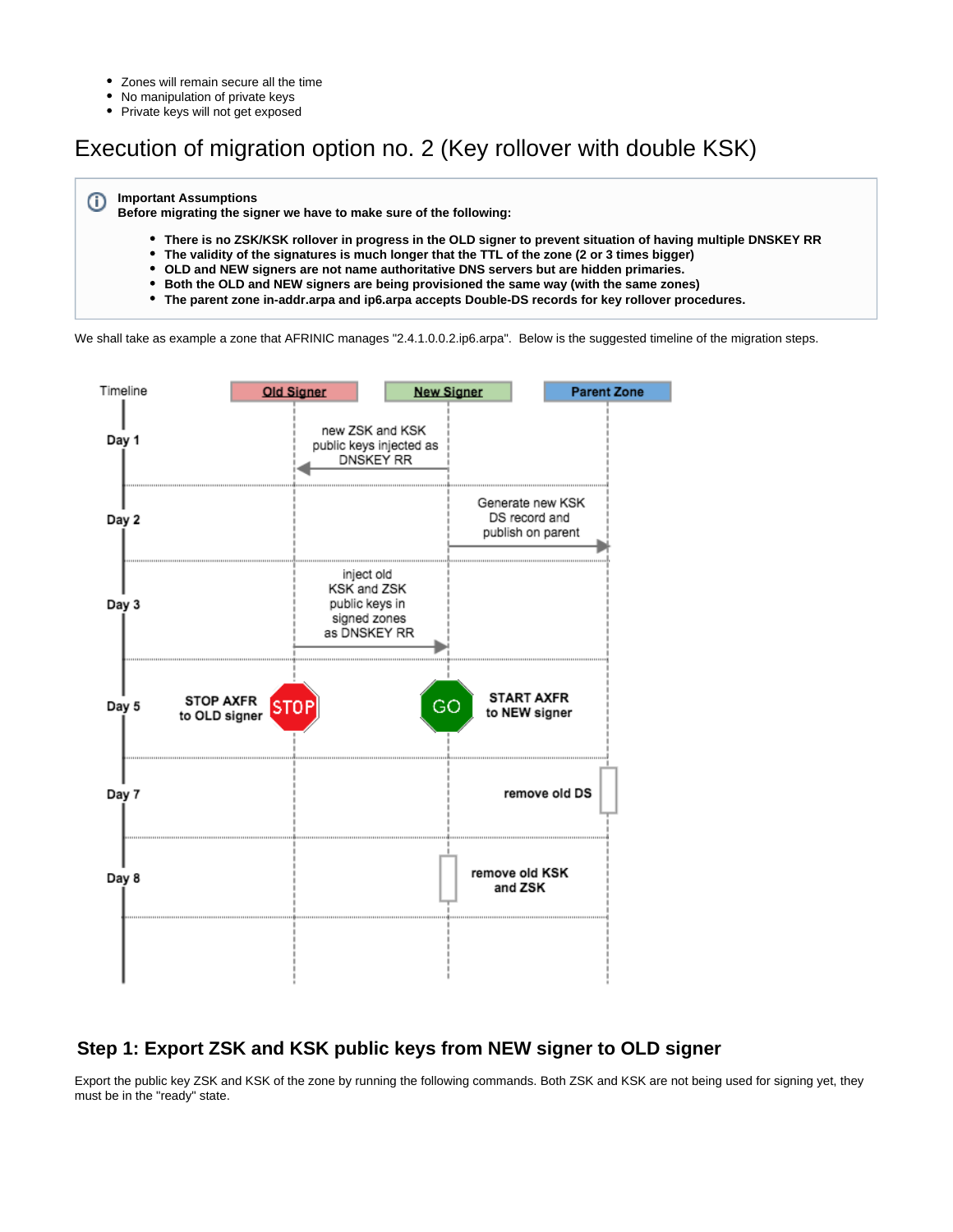```
ods-ksmutil key export --zone 2.4.1.0.0.2.ip6.arpa --keytype ZSK 
ods-ksmutil key export --zone 2.4.1.0.0.2.ip6.arpa --keytype KSK
```
- The output of the commands above is in DNSKEY bind format. Note down the outputs for use in the next step.
- **IMPORTANT**. Note down the following zone characteristics on the NEW signer.

KSK id ZSK id **DNSKEY** 

Sub-steps involved:

- On OLD Signer, go to the unsigned zones directory which is typically /var/opendnssec/unsigned
- Edit the zones and manually add the exported KSK and ZSK public keys that were exported from the NEW Signer.
- Allow the signer to run after which ensure that the output zone includes a valid signature over the entire DNSKEY set, which should include the active KSK and ZSK from both the **OLD** and the **NEW** signer.

#### **Step 2: Send NEW signer KSK DS records to parent zone**

Generate a DS record for each KSK on the NEW signer and send the DS records to the parent zone. Make sure the DS records appear in your dig results before proceeding. You should now have a double DS in your parent zone and two KSKs in your child zone. One KSK is currently being used for active signing.

After upload the double DS record on the parent's zone, your DNS tree should look like this: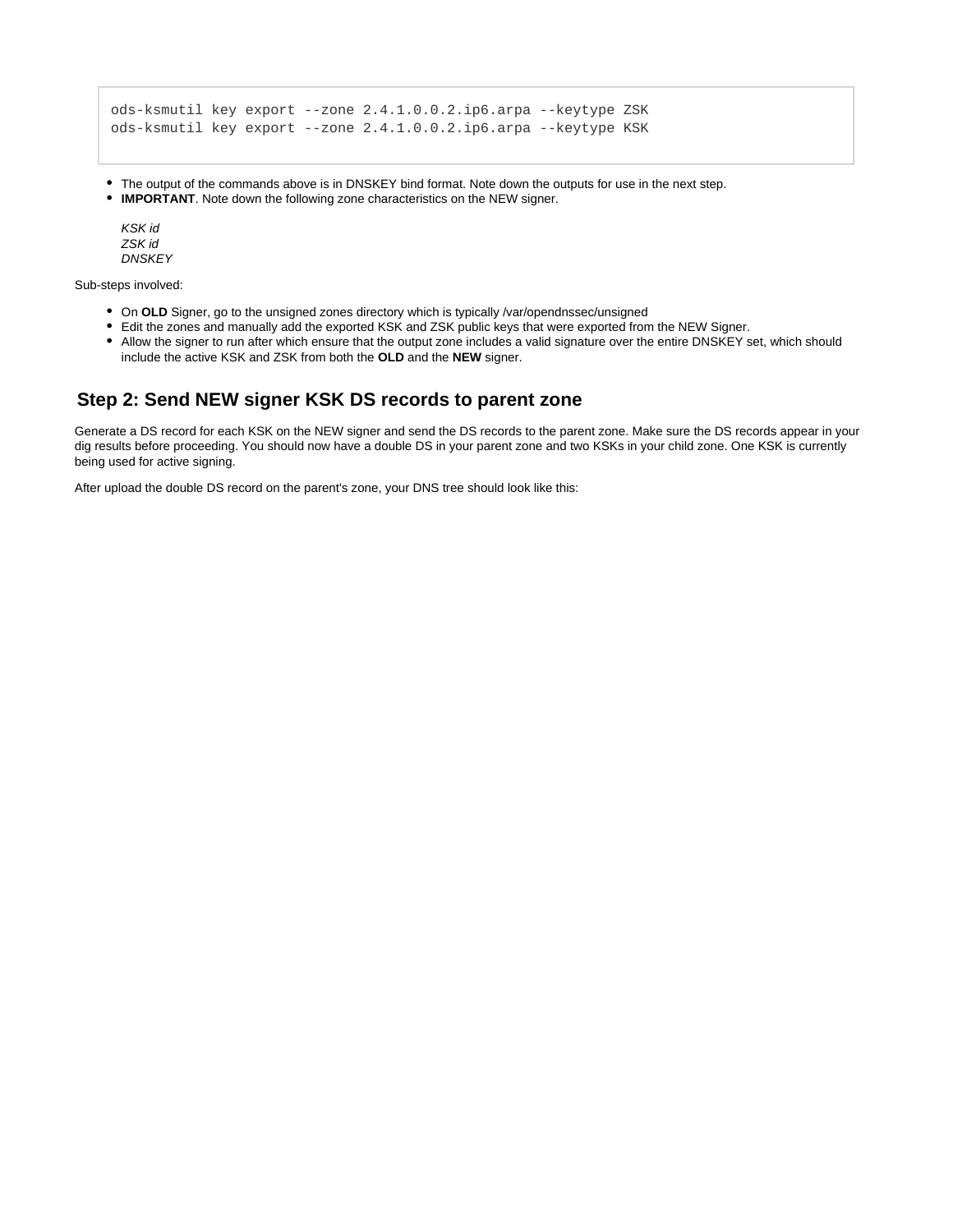

### **Step 2: Export ZSK and KSK public keys from OLD signer to NEW signer**

The purpose of this step is to create a fully cross-signed zone. On the **OLD Signer** under /var/opendnssec/unsigned, take the following sub-steps: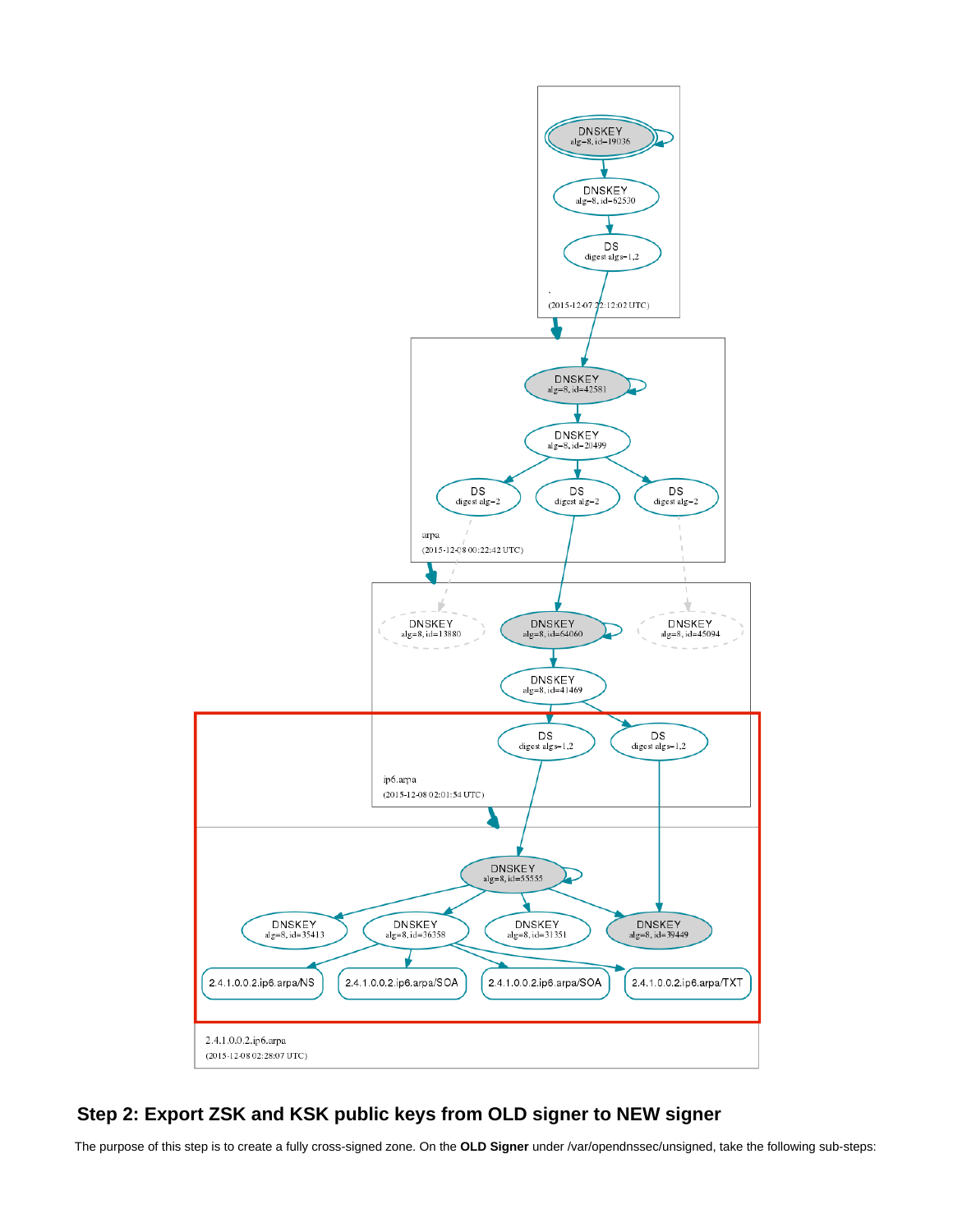- Manually edit the input unsigned zones on the NEW signer and add the KSK and ZSK public keys from the OLD signer.
- Allow the signer to run on the NEW signer after which ensure that the output zone includes a valid signature over the entire DNSKEY set, which should include the active KSK and ZSK from both the **OLD** and the **NEW** signer.
- The zones will now be signed using both the active KSK and ZSK of the NEW signer, but the OLD KSK will be used to validate signatures done with the OLD KSK.
- This is what will be published to the authoritative DNS servers.
	- **IMPORTANT**. Note down the following zone characteristics of both zones. KSK id
		- ZSK id

#### **Step 4: Switch signers**

Switch over from OLD signer to NEW signer. It means, changing AXFR+TSIG configuration so that the master DNS server stop updating the OLD signer and now updates the NEW signer. After the switch over, your zones should be cross-signed by both the OLD and NEW KSKs/ZSKs, allowing new signatures to be validated but old ones as well.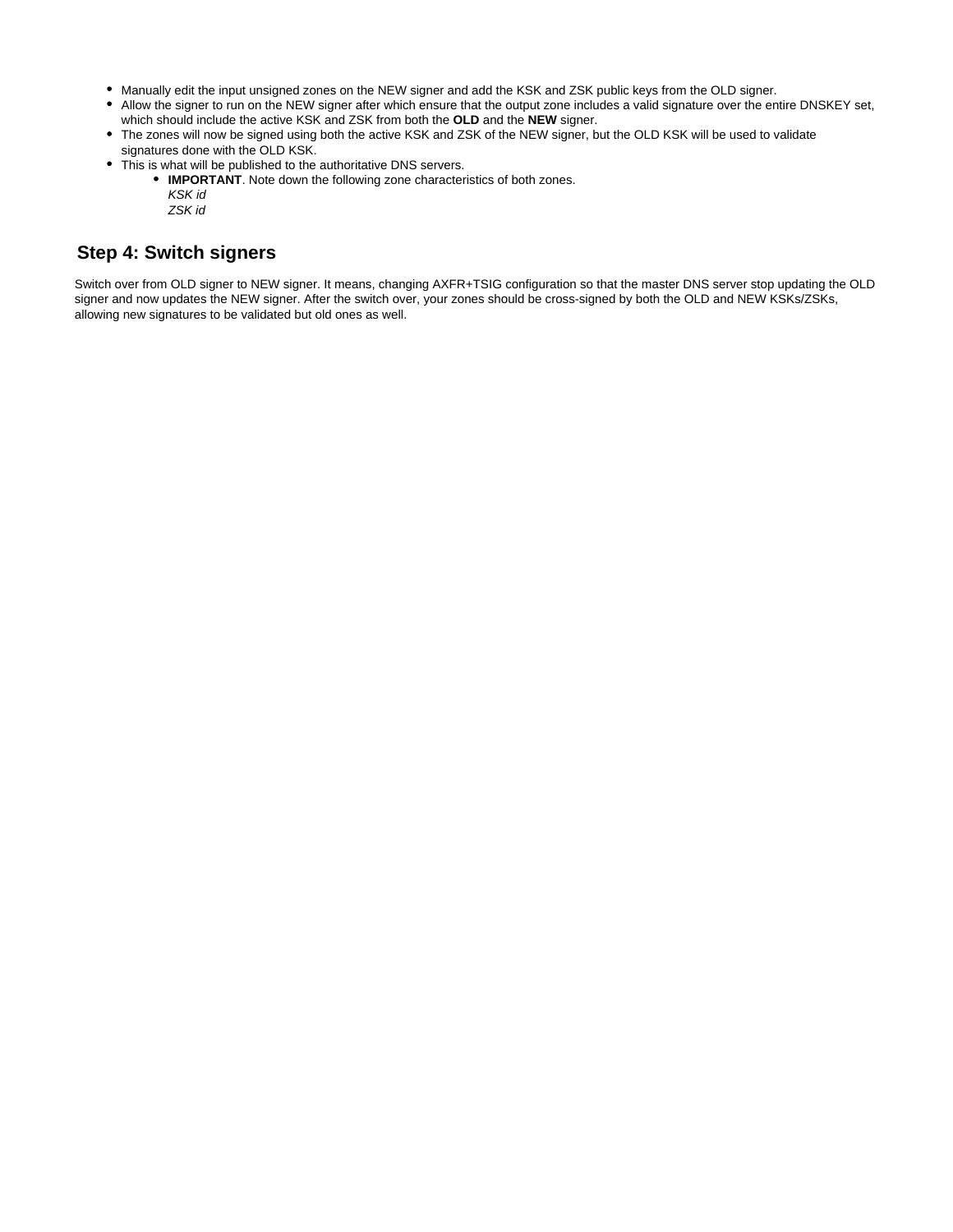

#### **Step 5: Remove OLD signer DS from parent zone**

Remove the OLD signer DS from the parent and verify that trust chain still works.

Wait maxTTL(zone) for all the signatures created with the active ZSK from the OLD signer to disappear from caches and be replaced by signatures created with the active ZSK from the NEW signer

### **Step 6 - Remove inserted OLD signer KSK and ZSK public keys on NEW signer**

Login to the NEW signer and edit the zones by removing the previously inserted OLD signer ZSK and KSK public keys. Dig for results which should only reveal NEW signer DNSKEYs.

After removing the OLD signer KSK and ZSK from on the new signer and the old DS record from the parent zone, your DNS tree should appear like the one below, just as before the migration (one DS and one KSK in your zone).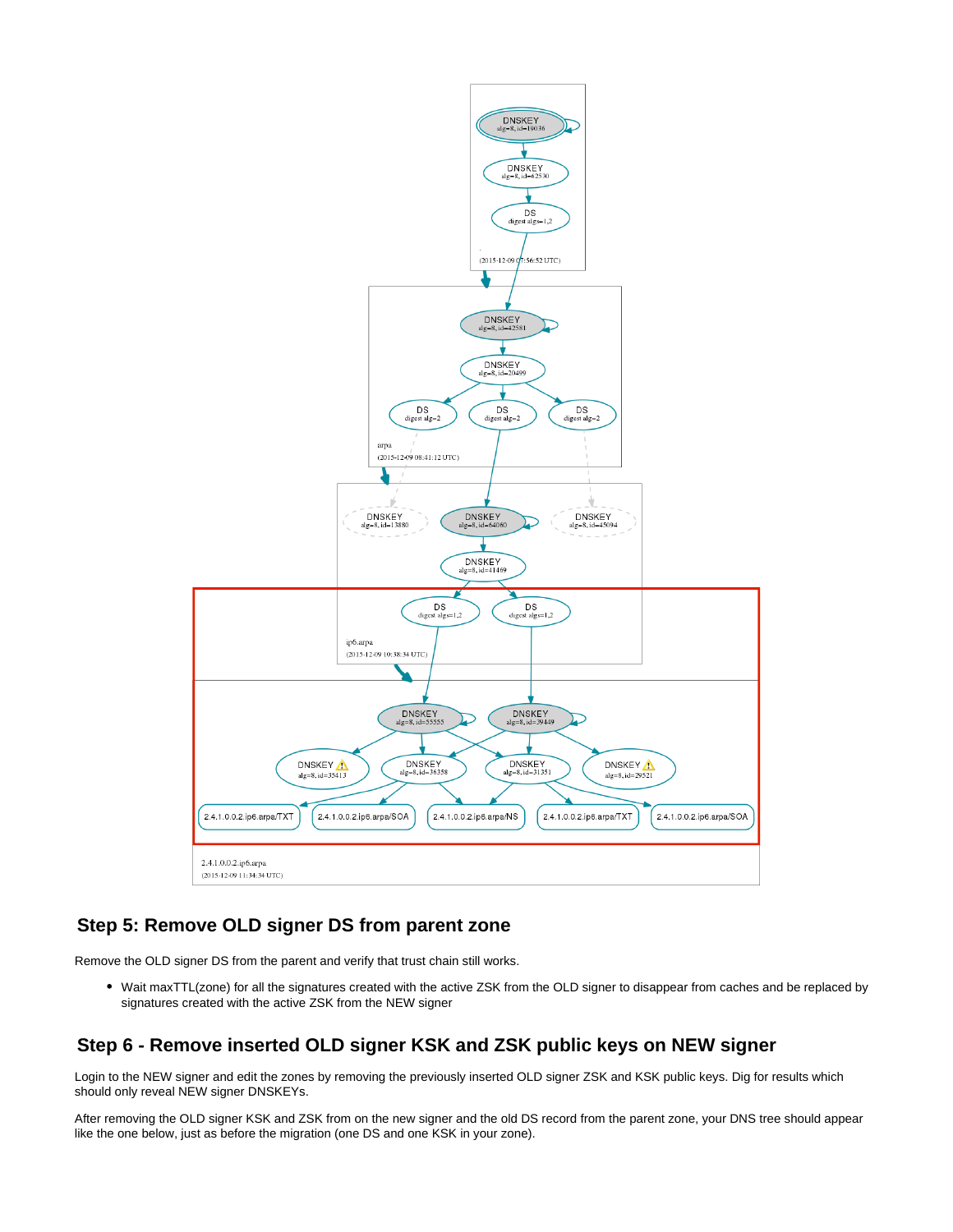